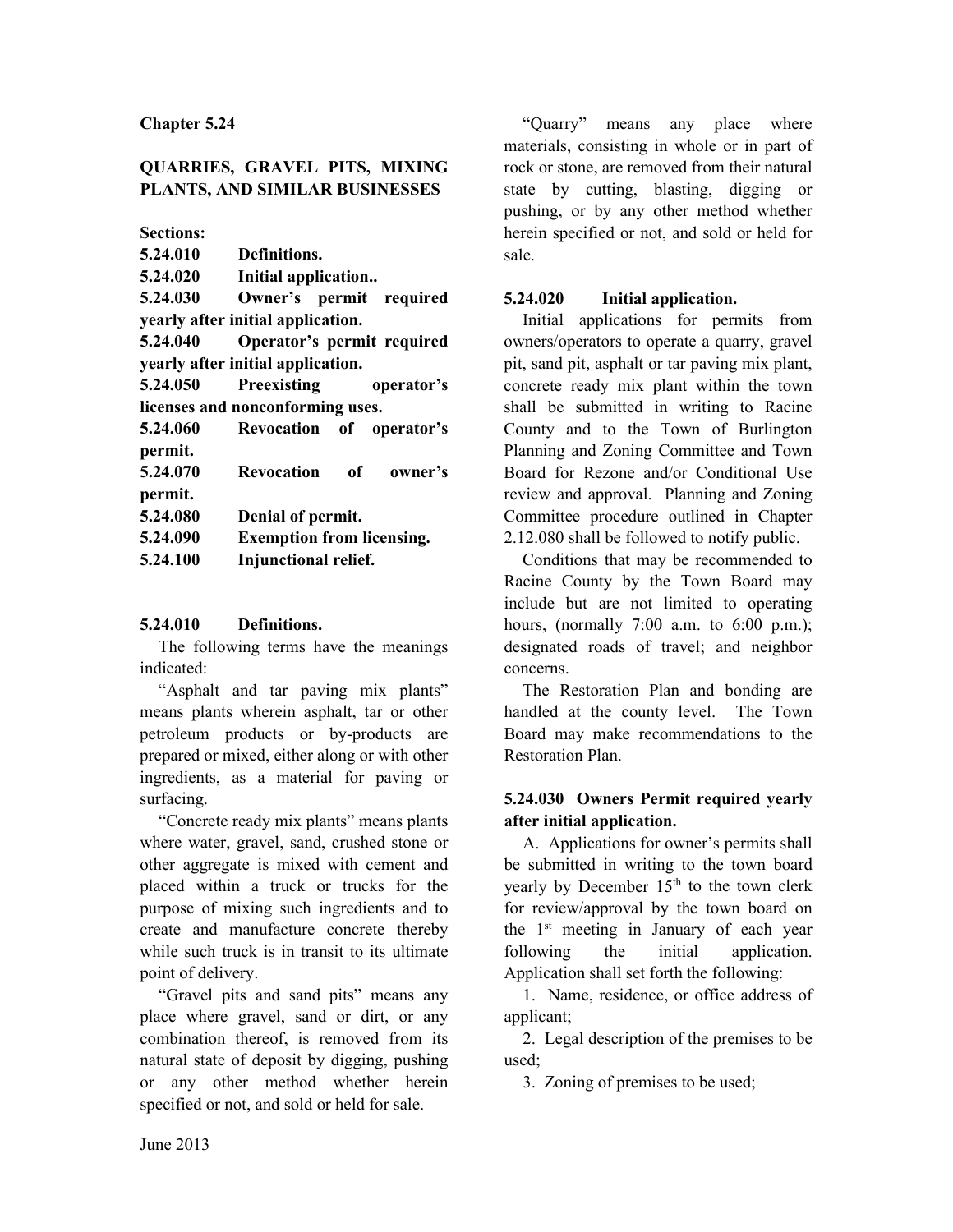4. Statement of nature of proposed operation;

5. Description of the surrounding property and its use.

B. The permit, if granted, shall be in effect for a period of one year.

## **5.24.040 Operators Permit required yearly after initial application.**

A. Applications for operators permits shall be submitted in writing to the town board yearly by December  $15<sup>th</sup>$  to the town clerk for review/approval by the town board on the 1st meeting in January of each year following the initial application. Application shall set forth the following:

1. Name, residence, or office address of applicant;

2. Legal description of the premises to be used;

3. Zoning of premises to be used;

4. Statement of nature of proposed operation;

5. Description of the surrounding property and its use.

B. The permit, if granted, shall be in effect for a period of one year.

### **5.24.050 Preexisting operator's licenses and nonconforming uses.**

A. Any person operating under a license which antedates the effective date of this chapter or by reason of any nonconforming use shall be subject to the provisions of this chapter with respect to annual application and payment of annual fee. However, no application by a person operating under a preexisting license or nonconforming use shall be denied unless it is established that the existing operation constitutes a public nuisance as defined in this code.

B. Any application which includes an area not previously used by the existing operation shall be considered a new application, and not a preexisting use. (Prior code § 12.09(7))

# **5.24.060 Revocation of operator's permit.**

The following acts shall constitute grounds for revocation of permit:

A. Failure to discharge or drain surface water or accumulated water from the licensed premises in such method and manner as will not interfere with the use of lands, drains and ditches of other persons, municipally owned or otherwise;

B. Any change in the manner of operation specified in the application as approved by the town board in granting the original license;

C. Failure during and after excavation to provide adequate lateral support to roadways or to the lands of abutting property owners;

D. Failure to comply with any town, county or state law or regulation pertaining to the operations permitted, including all of the provisions of this chapter. (Prior code § 12.09(15))

# **5.24.070 Revocation of owner's permit.**

An owner's permit may be revoked for any of the reasons enumerated in Section 5.24.060. Revocation of an owner's permit shall be deemed an automatic revocation of any operator's permit covering the same premises. (Prior code § 12.09(16))

# **5.24.080 Denial of permit.**

If a permit is denied for any business enumerated in this chapter with respect to any particular parcel of realty, no application for the same business on the same parcel of land, or any part thereof, may be filed within one year from the date of such denial. If, however, a new application reveals a material difference in any of the items specified in Section 5.24.040 or 5.24.050, the town board may, upon a finding that the new application does include such material difference, proceed to hear